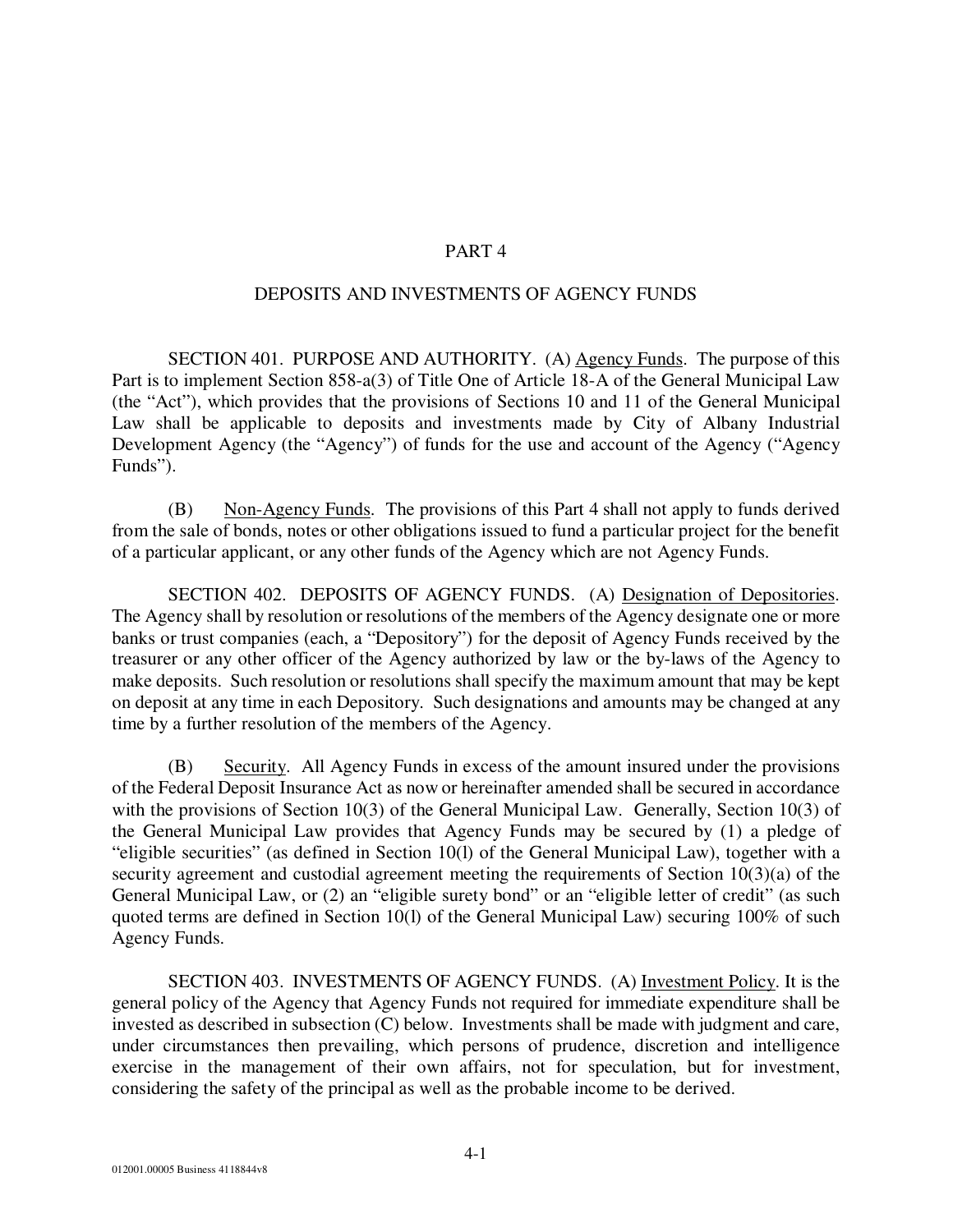(B) Designation of Investment Officers. The treasurer and any other officer or employee of the Agency so authorized by the by-laws of the Agency or by resolution of the members of the Agency (each, an "Investment Officer") are authorized to temporarily invest Agency Funds not required for immediate expenditure. Any designation of an Investment Officer made by resolutions of the members of the Agency may be changed at any time by a further resolution of the members of the Agency.

(C) Types of Investments. Except as otherwise provided by resolution of the members of the Agency, an Investment Officer may invest Agency Funds in any obligation described in Section 11(2) and Section 11(3) of the General Municipal Law. Generally, Sections 11(2) and 11(3) of the General Municipal Law permit the following types of investments:

(1) special time deposits in, or certificates of deposit issued by, any bank or trust company located and authorized to do business in the State of New York, provided that such deposit account or certificate of deposit is secured in the same manner as is provided for securing deposits of Agency Funds by Section 10(3) of the General Municipal Law;

(2) obligations of, or obligations where the payment of principal and interest are guaranteed by, the United States of America;

(3) obligations of the State of New York; and

(4) with the approval of the State Comptroller, tax anticipation notes and revenue anticipation notes issued by any municipality or school district or district corporation organized under the laws of the State of New York.

(D) Custodians. The Agency may, by resolution of the members of the Agency, authorize the Investment Officers to turn over the physical safekeeping and evidences of the investments made pursuant to subsection (C) of this Section ("Agency Investments ") to any entity authorized pursuant to Section 11(4) of the General Municipal Law to act as a custodian of Agency Investments, but only upon compliance with the requirements of Section 11(4) of the General Municipal Law. Generally, Section 11(4) of the General Municipal Law allows the following types of entities to act as custodians of Agency Investments:

- (1) any bank or trust company incorporated in the State of New York;
- (2) any national bank located in the State of New York; and

(3) any private banker duly authorized by the New York State Superintendent of Banks to engage in business in New York State which maintains a permanent capital of not less than one million dollars in New York State.

(E) Commingling. Any Agency Funds invested pursuant to this Section may be commingled for investment purposes upon compliance with the requirements of Section 11(6) of